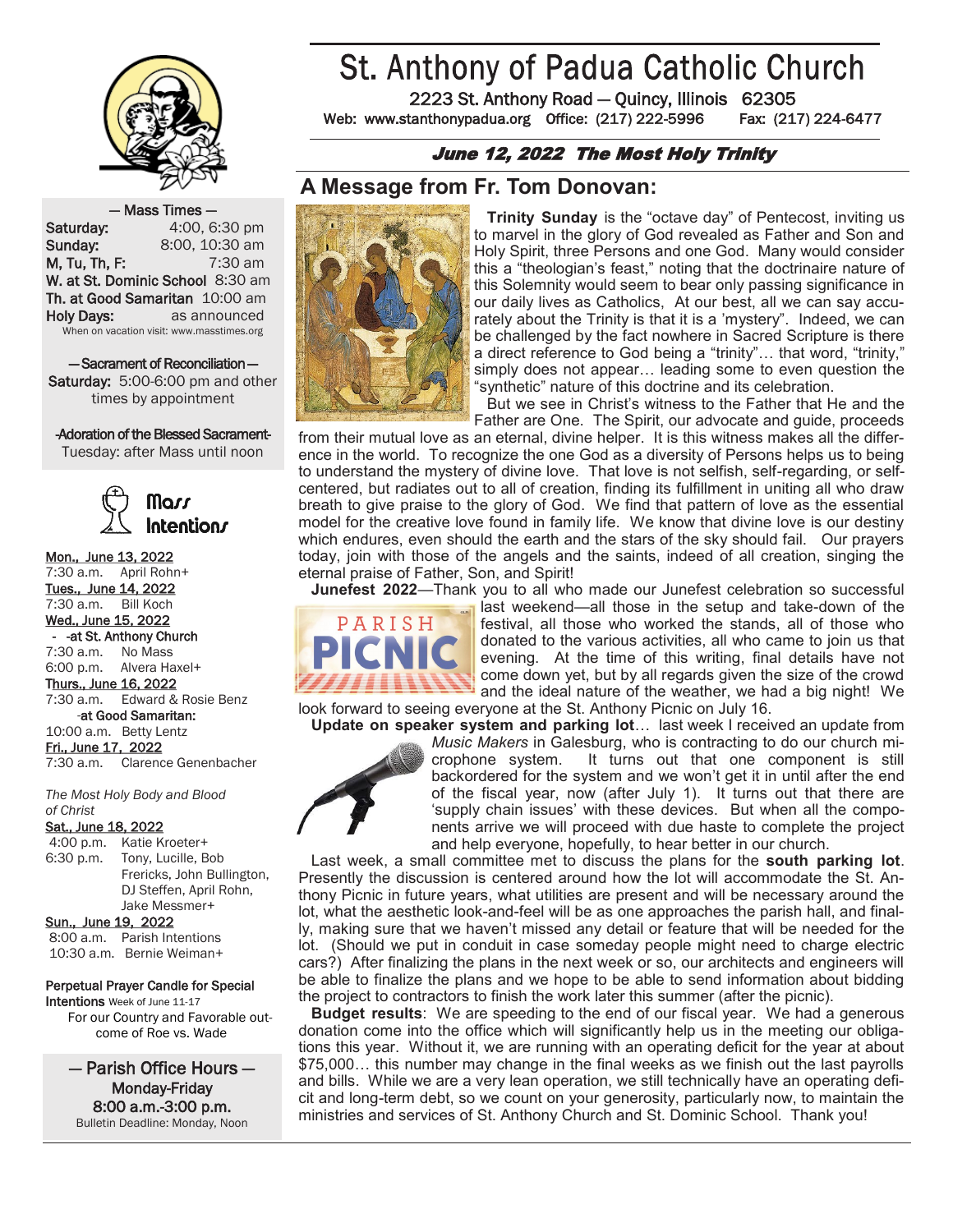# **St. Dominic School**

**4100 Columbus Road — Quincy, Illinois 62305 Web: www.stdominicquincy.org Office: (217) 224-0041 Fax: (217) 224-0042 cfrericks@stdominicquincy.org**

A Message from Mrs. Carol Frericks—Principal



# St. Dominic School of St. Anthony of Padua – 2021 Annual Fund Drive Gifts Given in Honor or Memory of the Following:

*Jim and Barb Petit*  by Pam Shepard

*Marge, Pat, Elmo and Chris McClain*  by Jeff and Molly Stroot

> *Mary Venvertloh*  by Matt & Penny Weiman

*Margaret Bates*  by Michael and Mary Baker

*Children of Fred & JoAnn Witte \*All 3 Graduates of St. Dominic*  by Fred and JoAnn Witte

> *Deacon Harold Parn*  by Dorothy Parn

> > *Russell Peter*  by Connie Peter

*Harold and Bernice Phillips*  by Tom and Sharon Phillips

> *S. Donahue*  by Lyle Hogan

*Katie Droeter*  by Joan and Craig Kroeter Nan Wood

*Mr. and Mrs. Russell Ellwood*  By Daniel and Janice Ellwood

*Molly Stroot*  by Mr. and Mrs. Delmer Mitchell

*St. Anthony Parishioners/ St. Dominic School Families*  by Scott & Katie Klauser

*Norma Ponsot*  by James Ponsot

*Catholic Education*  by Allen and Patricia French

*Barb Koch* by Charles and Sharon Denton

*Grace Schell*  by Gerald and Yvonne Cambell

*Noah and Adam Kasparie*  by Ron and Betty Kasparie

*Lee and Fran Fischer*  by Jim Fisher

*Alunmi Audra Fox and Morgan Venvertloh*  by Jay and Carol Frericks

*Bernie and Eric Weiman*  by Norma Weiman

*Ray and Trudy Stupavsky*  by Wayne Hilgenbrinck

*Paul and Kay Smith*  by Todd & Tera Smith Robert and Dinah Davidson

> *Emma Gallagher*  by Don P. Gallgher

*Donald Sturhahn*  by Robert and Carol Akers

*Larry J. Cray*  by Susan Cray *All Verteran and Current Military \*Especially father of Stacey Schutte*  by Christopher and Stacey Schutte

*Rolle Thomas*  by Dolores Thomas

> *Dan Frericks*  by Nan Wood

*Ronald Fischer*  by Karen Fischer

*Clarence and Evelyn Genenbacher*  by Michael and Debbie Smith

> *Ronald Vogel*  by Chris Ann Toppin

*Tom and Dorothy Winking*  by William Winking

*Mary Wellman*  by Kenneth Wellman

*Rita Hildebrand*  by Dennis Hildebrand

*Eugene Dietrich, George and Frances Benz*  by Joan T. Dietrich

*Monty Doyle*  by Doyle Equipment Manufacturing Co.

> *Don Wittland*  by Shirley Wittland

*Roseann Liesen*  by Jane Cleaves

*Aiden and Lyla Powell*  by Rick and Mary Edwards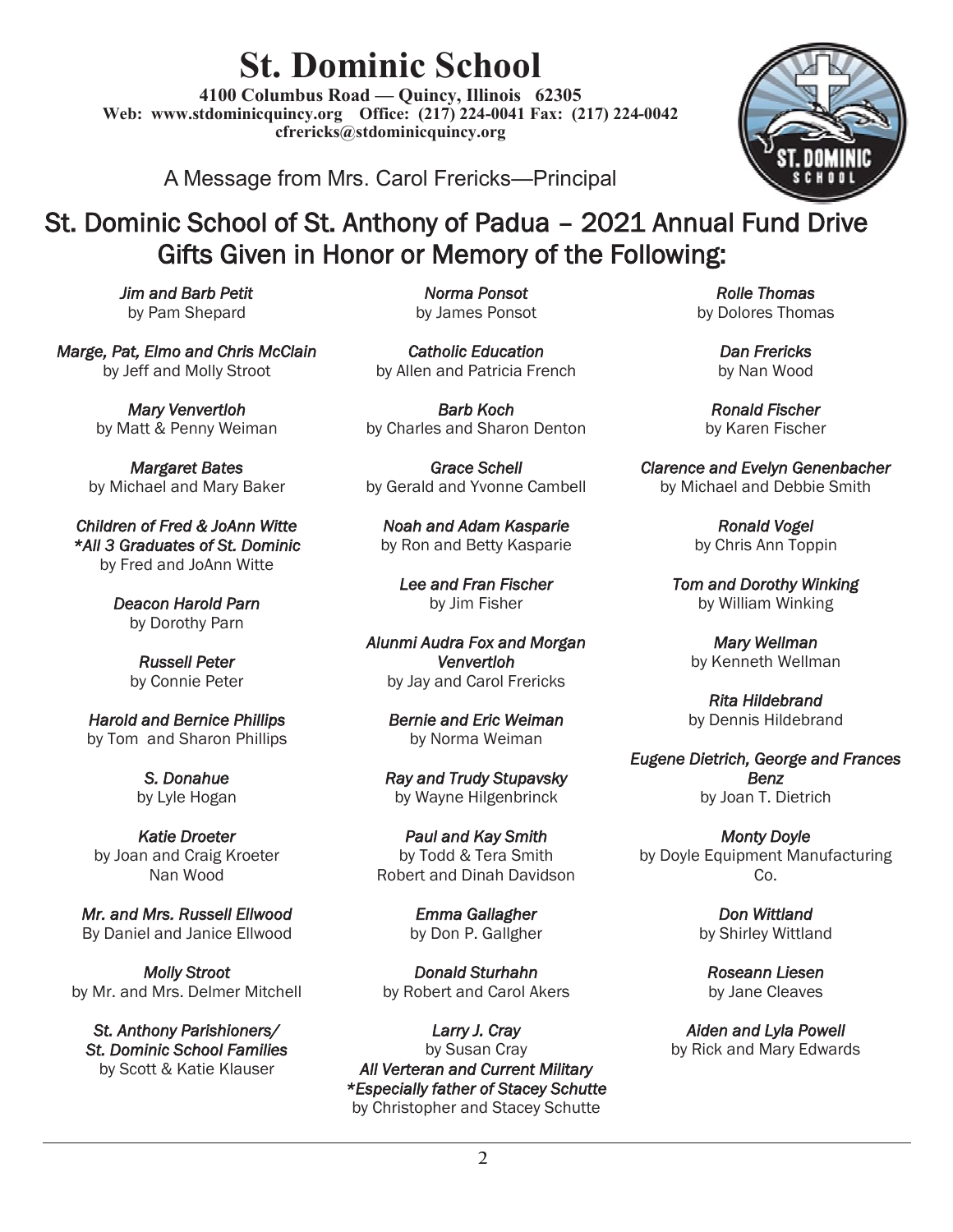

#### Junefest Raffle Winners and Quilt Raffle Winner

The Winners of the Junefest Raffle were:

\$1000 Wayne Steinkamp \$500 Theresa Roegge \$200 Kenneth Schutte \$100 Brittany Phillips \$75 April Sinnock \$50 Mary Vahle \$25 Sue Zanger

The Winner of the Quilt Raffle was Katie Aiyers.

#### Parish Office Summer Hours

Beginning on Tuesday, May 31st, the parish office will be open from 8:00 a.m.-noon Monday through Friday through August 12th. The office will be closed Memorial Day, May 30

#### Super Server Training with Pizza! Sunday, June 12, 2:00 –4:30 p.m.

Super Server Training with Pizza is scheduled for Sunday, June 12th 2:00 to 4:30 pm at church. This training is for the untrained and the trained servers as a review. Parents and grandparents who would like to be trained or who wish to come just to learn more about serving are welcomed. We train first and end with pizza! Please call the parish office so that we have enough pizza on hand. If you have questions please contact Deacon Harry, 217 224- 1160, leave a message and I will call back. Blessings, Deacon Harry

#### St. Anthony of Padua Vacation Bible School June 20, 21, 22, 23 6:00-8:00 p.m.



All Aboard!!! Come and join us on the Rocky Railway VBS. This VBS program is a wonderful way to help your children explore God's Word in new ways and learn that they can trust Jesus through all the twists and turns of life. Come aboard with us to keep on the right track. The FREE program is for preschoolers, 1st, 2nd, 3rd, and 4th graders. Our older students are always welcome to come back and help. If you have any questions please contact us anytime. Penny Weiman 217-430-0391 and Hope Glidewell 217-222-5996 ex. 106. Registra-

## Mark Your Calendars St. Anthony Picnic, July 16, 5-12

July 16th, 5:00 p.m.-midnight *St. Anthony Picnic* with Mass at 4:00 p.m. (No 6:30 p.m. Mass this day but will be celebrated on Sunday, July 17th)

### Prayer for Our Country

Dear God, bless our country, the United States of America. Keep our country in the Christian faith. Keep our country and all the peoples living in justice. Keep the young people of this great land, noble, brave, loyal and true. Immaculate Heart of Mary, Mother of God, under your very special title of the Immaculate Conception you are the patroness of the United States of America. Pray to your Divine Son, Jesus Christ, and with that special power you have, O Mary, by being always perfectly sinless, bring everyone in our country to Jesus Christ. Amen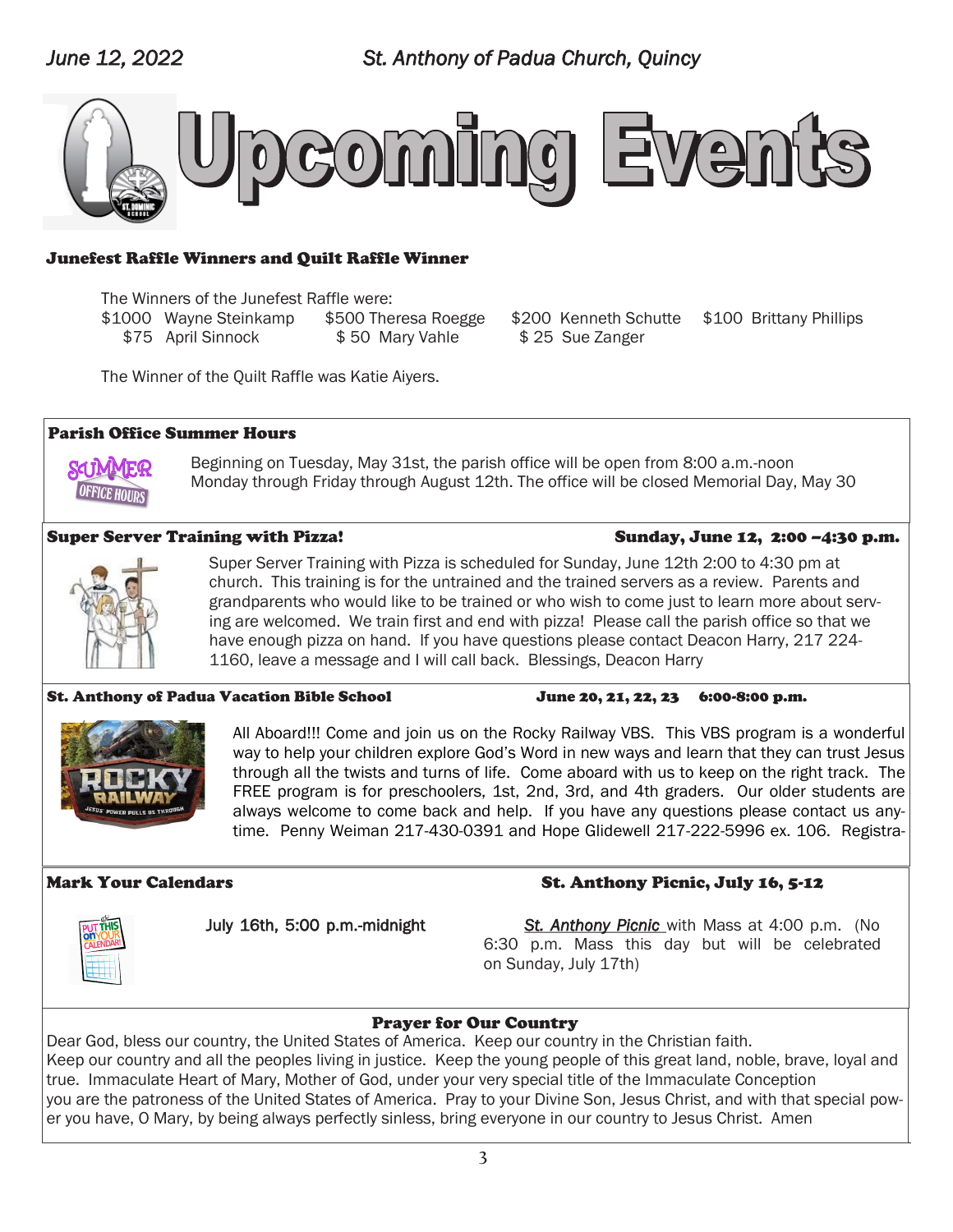# — Parish Data —

| <b>PARISH CALENDAR</b>               |                                                                                                                     | <b>WEEKLY PARISH OFFERING</b>                                                                                                                                                                                                                                                                                                                                                                                                                                                                                    |                |                           |                                                 |  |
|--------------------------------------|---------------------------------------------------------------------------------------------------------------------|------------------------------------------------------------------------------------------------------------------------------------------------------------------------------------------------------------------------------------------------------------------------------------------------------------------------------------------------------------------------------------------------------------------------------------------------------------------------------------------------------------------|----------------|---------------------------|-------------------------------------------------|--|
|                                      |                                                                                                                     | Week 49                                                                                                                                                                                                                                                                                                                                                                                                                                                                                                          | June $4/5$     |                           | Total Year-to-Date                              |  |
| Monday, June 13                      | Men's Society Meeting                                                                                               | Loose Collection                                                                                                                                                                                                                                                                                                                                                                                                                                                                                                 | \$ 705.45      |                           | \$35,306.09                                     |  |
| 7:30 p.m.                            |                                                                                                                     | <b>Weekly Envelopes</b>                                                                                                                                                                                                                                                                                                                                                                                                                                                                                          | \$8,505.00     |                           | \$513,941.01                                    |  |
| Tuesday, June 14                     |                                                                                                                     | <b>Electronic Deposits</b>                                                                                                                                                                                                                                                                                                                                                                                                                                                                                       |                | \$0.00                    | 53,866.00<br>\$                                 |  |
| Wednesday, June 15                   |                                                                                                                     | Total, June 4/5, 2022                                                                                                                                                                                                                                                                                                                                                                                                                                                                                            | \$9,210.45     |                           | \$603,113.10                                    |  |
| 6:00 p.m.<br>6:30 p.m.               | Parish Office Closed for a meeting<br>Mass<br><b>RCIA</b>                                                           | <b>Budget Goal</b><br>(we need no less than this to stay out<br>of deficit spending for the year!)                                                                                                                                                                                                                                                                                                                                                                                                               | \$13,000.00    |                           | \$ 637,000.00                                   |  |
|                                      |                                                                                                                     | <b>Difference</b>                                                                                                                                                                                                                                                                                                                                                                                                                                                                                                | $(-$3,789.55)$ |                           | $($-33,886.90)$                                 |  |
| Thursday, June 16<br>Friday, June 17 |                                                                                                                     | Counters: Monday, June 13, 2022<br>Dennis Hildebrand                                                                                                                                                                                                                                                                                                                                                                                                                                                             | Mary Courty    |                           | Michelle Ehrhardt                               |  |
| Saturday, June 18<br>4:00 p.m.       | Mass                                                                                                                | <b>DEBT/ACCRUED DEFICITS</b>                                                                                                                                                                                                                                                                                                                                                                                                                                                                                     |                |                           |                                                 |  |
| 6:30 p.m.                            | <b>Mass</b>                                                                                                         | <b>Unpaid Diocesan Liabilities</b>                                                                                                                                                                                                                                                                                                                                                                                                                                                                               |                | ACSA 2019-20: \$15,248.60 |                                                 |  |
| Sunday, June 19<br>8:00a.m.          | Mass                                                                                                                | from FY 2018-21: (this total is updated<br>periodically, approximately monthly, as funds are<br>sent and posted by the Diocese of Springfield)                                                                                                                                                                                                                                                                                                                                                                   |                |                           | ACSA 2020-21: \$58,905.82<br>Total: \$74,154.42 |  |
| 10:30 a.m.                           | Mass                                                                                                                | <b>Debt Reduction Envelopes</b><br>Thank you! $\implies$                                                                                                                                                                                                                                                                                                                                                                                                                                                         |                |                           | Cumulative, 6/5 \$22,330.00                     |  |
|                                      |                                                                                                                     | Parish Community Tithe (PCT) News:                                                                                                                                                                                                                                                                                                                                                                                                                                                                               |                |                           |                                                 |  |
|                                      | As each one has received a gift, use it to serve one another as<br>good stewards of God's varied grace (1 Pt 4:10). | We appreciate and thank you for your support of our "debt envelope".<br>Please keep not only our debt reduction efforts, but our every-week<br>efforts to meet the expenses of our parish and school in your consider-<br>ation. Operating deficits from this year becomes new debt in the next<br>year, so we count on our parishioners to help us year-round to keep St.<br>Anthony Church and St. Dominic School financially strong and to keep<br>making progress against our accumulated debt and deficits! |                |                           |                                                 |  |

## Parish Ministry Schedule - Sat.& Sun., June 18 & 19

|                                  | Saturday, 4:00 PM                                                     | Saturday, 6:30 PM                                | Sunday, 8:00 AM                                                        | Sunday, 10:30 AM                                            |
|----------------------------------|-----------------------------------------------------------------------|--------------------------------------------------|------------------------------------------------------------------------|-------------------------------------------------------------|
| Key Minister/                    | Jr. & Jackie Dreyer                                                   |                                                  | Gene & Rita Goerlich                                                   | Jan Barnard                                                 |
| Lector                           | <b>Bill Anderson</b>                                                  | George Benz                                      | <b>Mike Baker</b>                                                      | <b>Kim Peters</b>                                           |
| <b>Usher</b>                     | <b>Bill Anderson</b><br>Roger Benz<br><b>Tawny Benz</b><br>Jr. Dreyer | RJ Boone<br>Dan Boone<br>Ryan Boone<br>Tom Boone | <b>Matt Kasparie</b><br><b>Mark Neisen</b><br>Ken Peter<br>Dan Terwelp | Frank Arnold<br>Ken Klauser<br>Brian Koch<br>David McCleary |
| Servers                          | <b>Palin Cleaves</b>                                                  | The Mathews Family                               | <b>Pius IX Altar Servers</b>                                           | Joe Warning<br><b>Gabby Fischer</b>                         |
| Greeters/<br><b>Gift Bearers</b> | Dana & Rose<br><b>Lugering</b>                                        | William & Ann Dixon                              | Mike Genenbacher<br>Family                                             | Dale & Jennifer Hilgenbrinck                                |
|                                  | <b>Rosary Leader</b>   Norma Weiman                                   | Rich & Alice Rakers                              | Melanie Longenecker                                                    | <b>Chris Heintz</b>                                         |

In charity, please remember in your prayers: All Caregivers, The Shut-Ins of our Parish, Military Members and their families, Albert Huber Barbara Boone, Neva Nelson, Mike Hildebrand, Tanner Scranton, Florence Griesbaum, Susan Bauer, Jackie Schieferdecker, Cathy Watson, Dennis Meyer, Jesica Huber, James Ponsot, Mary Gehrt, Winnie Huber, Gerald S. Maas, Mark Frericks

Also please remember in your prayers those who have died in 2022: Melvin Maas, Anthony Engels, Alta Hildebrand, Frank Baumgartner, Susan Bauer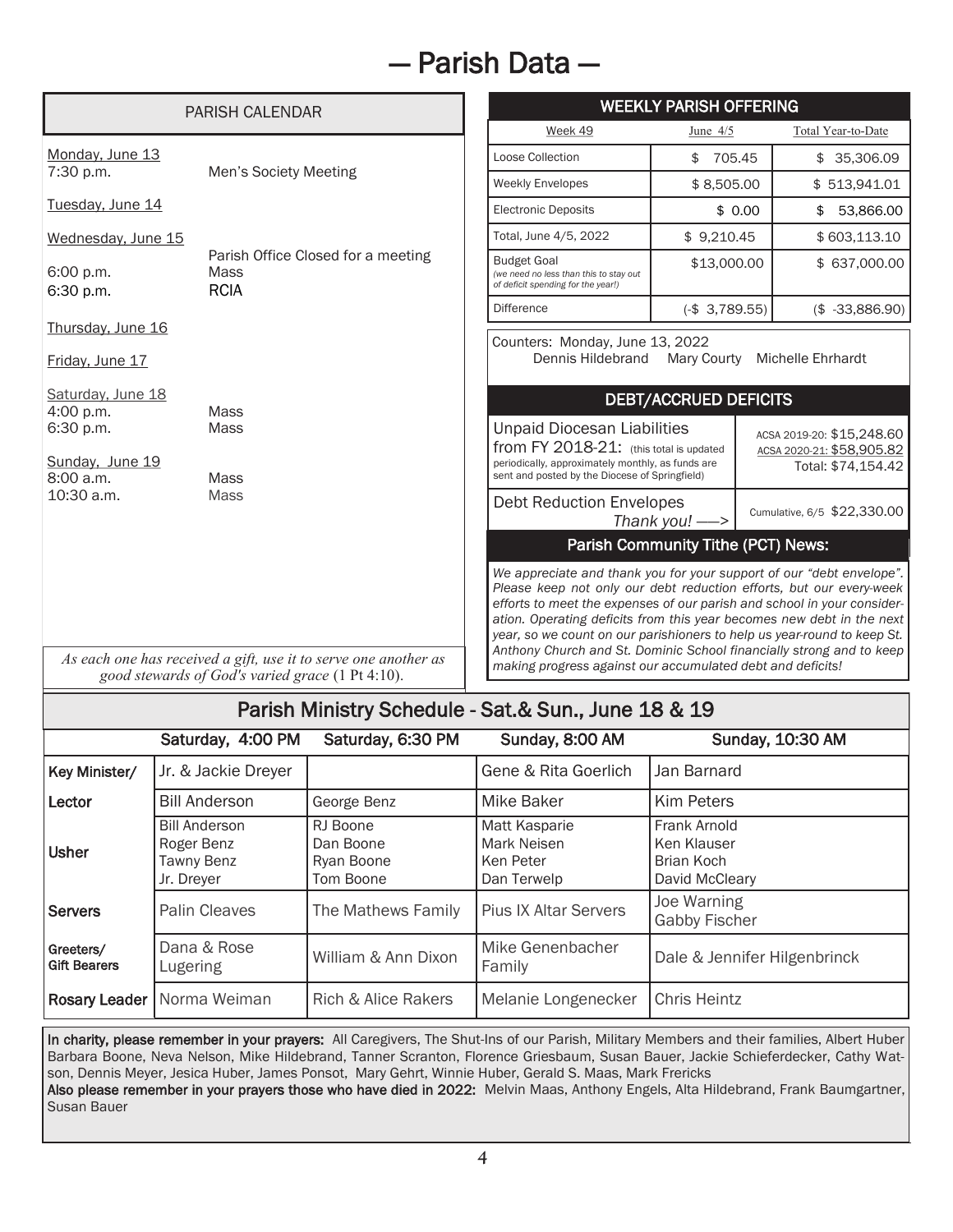#### Nursing Care Patients

IL Veterans Home Michael Hildebrand Albert Huber Paul Stupasky Jim Ponsot

Bickford Cottages Joanne Greving

Good Samaritan Home Bill Wellman

**Barry Community Care Center** Barbara Boone

> **SUNSET** Beverly Andrews

THANK YOU, THANK YOU to everyone who worked so hard to make Junefest a success!! The committee appreciates everyone who donated, worked, and/or attended the event.

Thank you,

 *The Junefest Committee*

The Raider Challenge-Fun for the Whole Family Please  $\|\cdot\|$  our children. God Bless join us on Saturday, June 25th to support the QND Running Raiders. We have events for the whole family. Choose between a 10K, 5K, 5K competitive walk, or 1 mile youth run. Kick off your summer by enjoying the great outdoors and supporting an outstanding team! Registration ends June 21, so register the following link: https://runsignup.com/Race/IL/Quincy/ Raider Challenge



MOVING??? If you are moving, please call the parish office 222- 5996 to give us your new address. We get charged for any returned newsletters or mailings.

#### *Happy 50th Wedding Anniversary !*  Dan and Sharon Terwelp May God Bless you with many more!

JUNE GROCERY ITEMS *Corn, Green Beans, Pork & Beans*  The Ladies of Charity & Catholic Charities Thank You!

## *June 12, 2022 St. Anthony of Padua Church, Quincy*



PLAYGROUND AT ST. ANTHONY CHURCH: A committee is working to replace the playground on the grounds of St. Anthony Church. They are in the process of ordering new equipment and are needing to raise more funds to finish the project. There will be a bucket in the back of church labeled Playground Donations for you to contribute. This bucket will be taken to the church picnics also. Any private donations would be greatly appreciated. We are getting excited to have a playground back for

OLD PLAYGROUND EQUIPMENT FOR SALE: The playground committee is ready to take sealed bids for the old playground equipment which is not suitable for our use. We have had multiple people show interest in the old equipment. Please submit bids to the church off by June 15th. The minimum bid will is \$1,000. The equipment will need to be off the grounds by June 30th.

### ST. PETER ADORATION CHAPEL

With silent adoration, we get to know the Lord. He is our source of hope. We are looking for Adorers to take an hour in the Adoration Chapel at St. Peter's. Please consider taking time in the chapel. We would love to have you join us. Hours we have open are:



Wednesday: 10 –11 a.m. on the 1st and 3rd week of the month; 2-3 p.m., 5-6 p.m., 9-10 p.m., 10-11p.m. alternating weeks.

Thursday: Midnight to 1 a.m., 1-2 a.m., 2-3 a.m., 5-6 a.m. on the even months of the year and Noon-1 p.m. Friday: 3-4 p.m.

Thank you for your consideration. If you have any questions or want to sign up for a time please call Mary at 217-653-3127 or call or text Gina at 217-257-9966.

Protecting God's Children ONLINE: During the Covid-19, you have the opportunity to complete this one time training online. For more information please contact the parish office 222-5996 or email bulletin@stanthonypadua.org and we will email the instructions to you.



חעו זרום׳ Эr

TO REPORT ALLEGATIONS OF SEXUAL ABUSE OF A MINOR BY CLERGY— EVEN IF IT IS IN THE PAST—INDIVIDUALS ARE ENCOURAGED TO CALL THE DIOCESAN CHILD ABUSE REPORTING AND INVESTIGATION NUMBER (217)321-1155.